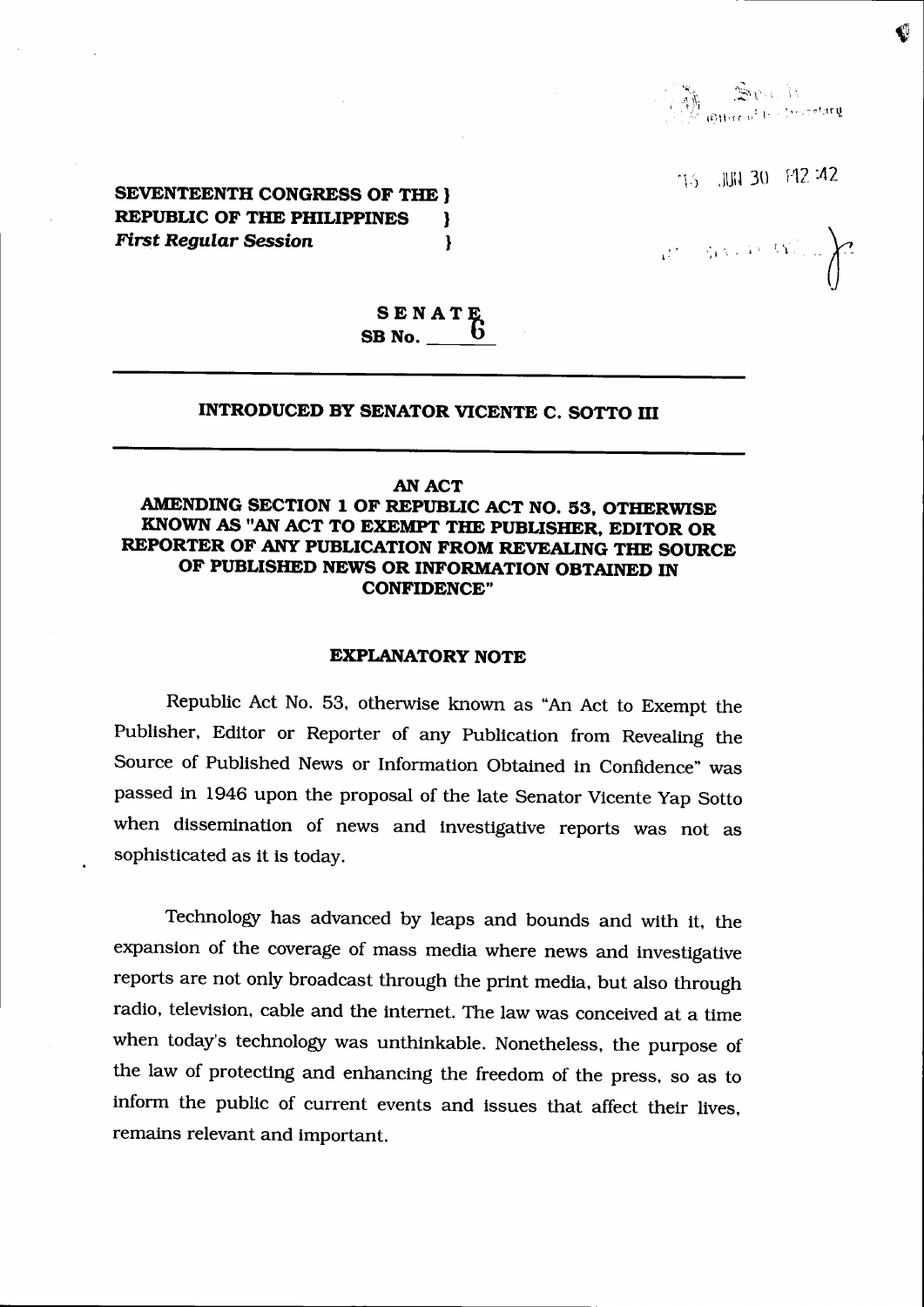To conform with the changes of the times and further protect the freedom of the press, it is proposed that the said law be amended to expressly include the responsible personnel from radio, television, cable and internet-based media from the exemption contemplated by the law.

In view thereof, earnest approval of this bill is requested.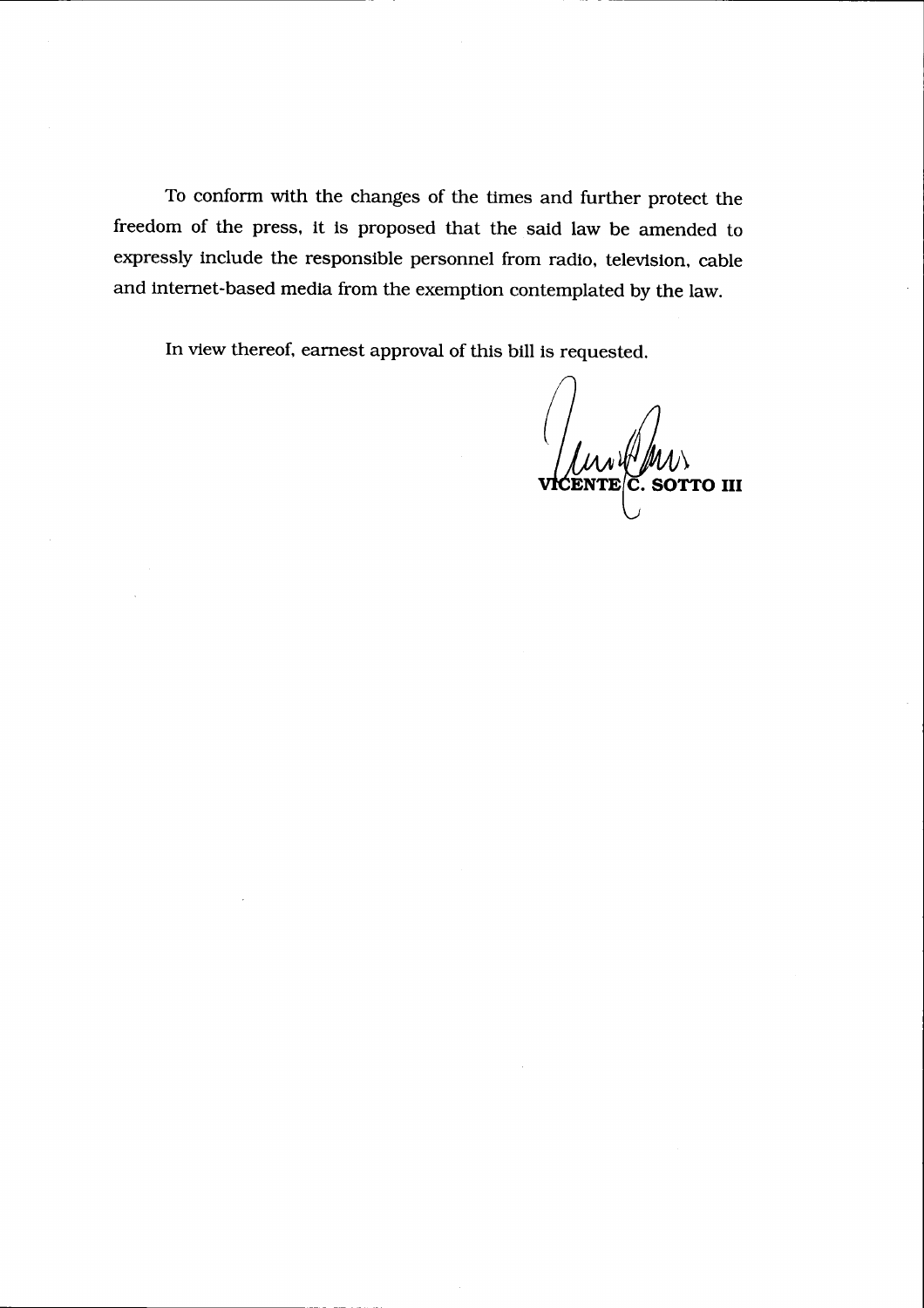**SEATH** 

 $\bullet$ 

 $16$  JUN 30 P12:42

 $\alpha = 3.286480$ 

**SEVENTEENTH CONGRESS OF THE } REPUBLIC OF THE PHILIPPINES** ł **First Regular Session**  $\mathbf{I}$ 

# $SENATE$ <br>SB No.  $0$

## INTRODUCED BY SENATOR VICENTE C. SOTTO III

### **AN ACT**

## AMENDING SECTION 1 OF REPUBLIC ACT NO. 53, OTHERWISE KNOWN AS "AN ACT TO EXEMPT THE PUBLISHER, EDITOR OR REPORTER OF ANY PUBLICATION FROM REVEALING THE SOURCE OF PUBLISHED NEWS OR INFORMATION OBTAINED IN **CONFIDENCE"**

Be it enacted by the Senate and the House of Representatives of the Philippines in Congress assembled:

SECTION 1. Section 1 of Republic Act No. 53, otherwise known as  $\mathbf{1}$  $\overline{2}$ "An Act to Exempt the Publisher, Editor or Reporter of any Publication  $\overline{\mathbf{3}}$ from Revealing the Source of Published News or Information Obtained in Confidence" is hereby amended to read as follows: 4

5 "Section 1. The publisher, editor, **ISTATION** 6 MANAGER, PRODUCER, NEWS DIRECTOR, or duly  $\overline{7}$ accredited reporter of any {PRINT, BROADCAST OR ELECTRONIC MASS MEDIA, INCLUDING BUT NOT 8 9 **LIMITED TO,** newspaper, magazine or periodical of general  $10$ circulation, {RADIO, TELEVISION, CABLE, INTERNET  $11$ SITE AND OTHER ELECTRONIC MEDIA OUTLET} cannot be compelled to reveal the source of any news-report or  $12$ 13 information appearing in said publication which was related in confidence to such publisher, editor or reporter, unless  $14$ 

1